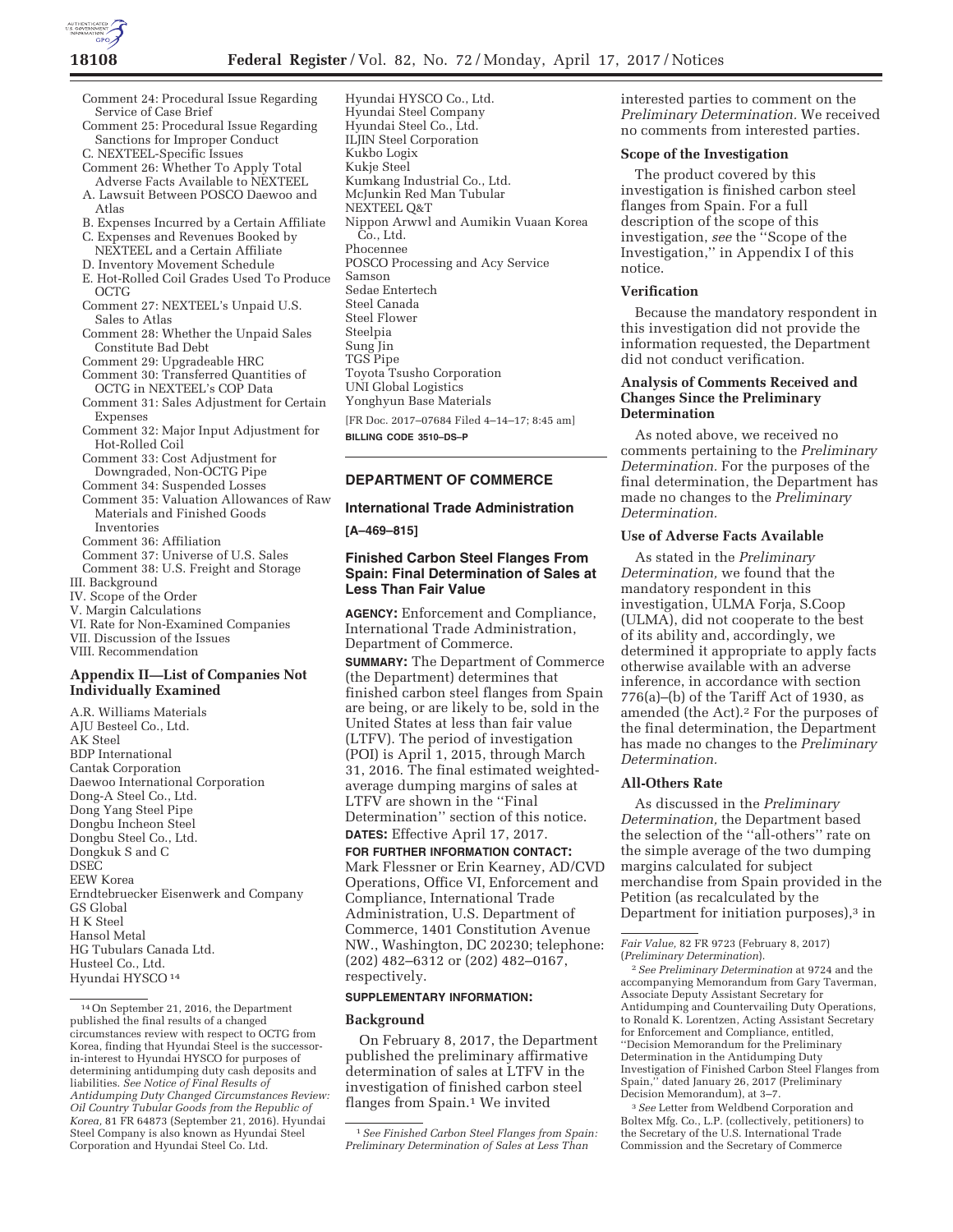accordance with section 735(c)(5)(B) of the Act, and determined a rate of 18.81 percent. We made no changes to the ''all-others'' rate for this final determination.4

# **Final Determination**

The final estimated weighted-average dumping margins are as follows:

| Exporter/manufacturer                 | Weighted-<br>average<br>dumping<br>margins<br>(percent) |
|---------------------------------------|---------------------------------------------------------|
| ULMA Forja, S.Coop<br>All Others<br>. | 24.43<br>18.81                                          |

# **Continuation of Suspension of Liquidation**

In accordance with section  $735(c)(1)(B)$  of the Act, for this final determination, the Department will instruct U.S. Customs and Border Protection (CBP) to continue to suspend liquidation of all entries of finished carbon steel flanges from Spain, as described in Appendix I of this notice, which were entered, or withdrawn from warehouse, for consumption on or after February 8, 2017, the date of publication of the preliminary determination in the **Federal Register**.

Pursuant to section 735(c)(1)(B)(ii) of the Act, CBP shall require a cash deposit equal to the weighted-average amount by which normal value exceeds U.S. price, as follows: (1) For ULMA, the cash deposit rate will be equal to the estimated weighted-average dumping margin which the Department determined in this final determination; (2) if the exporter is not a firm identified in this investigation but the producer is, then the cash deposit rate will be equal to the estimated weighted-average dumping margin established for the producer of the subject merchandise; (3) the cash deposit rate for all other producers or exporters will be 18.81 percent, as discussed in the ''All-Others Rate'' section, above.

The instructions suspending liquidation will remain in effect until further notice.

#### **Disclosure**

The weighted-average dumping margin assigned to the mandatory respondent in this investigation in the *Preliminary Determination* was based on adverse facts available and the Department described the method it used to determine the adverse facts available rate in the *Preliminary Determination.* As we made no changes to this margin since the *Preliminary Determination,* no additional disclosure of calculations is necessary for this final determination.

# **International Trade Commission Notification**

In accordance with section 735(d) of the Act, we will notify the International Trade Commission (ITC) of the final affirmative determination of sales at LTFV. Because the final determination in this proceeding is affirmative, the ITC will make its final determination as to whether the domestic industry in the United States is materially injured, or threatened with material injury, by reason of imports of finished carbon steel flanges from Spain in accordance with section 735(b)(2) of the Act. If the ITC determines that such injury does not exist, this proceeding will be terminated and all securities posted will be refunded or canceled. If the ITC determines that such injury exists, the Department will issue an antidumping duty order directing CBP to assess, upon further instruction by the Department, antidumping duties on all imports of the subject merchandise entered, or withdrawn from warehouse, for consumption on or after the effective date of the suspension of liquidation.

## **Notification Regarding Administrative Protective Orders**

This notice serves as a reminder to parties subject to an administrative protective order (APO) of their responsibility concerning the disposition of proprietary information disclosed under APO in accordance with 19 CFR 351.305(a)(3). Timely written notification of the return or destruction of APO materials, or conversion to judicial protective order, is hereby requested. Failure to comply with the regulations and the terms of an APO is a sanctionable violation.

This determination is issued and published in accordance with sections 735(d) and 777(i)(1) of the Act and 19 CFR 351.210(c).

Dated: April 11, 2017.

#### **Ronald K. Lorentzen,**

*Acting Assistant Secretary for Enforcement and Compliance.* 

#### **Appendix I**

#### **Scope of the Investigation**

The scope of this investigation covers finished carbon steel flanges. Finished

carbon steel flanges differ from unfinished carbon steel flanges (also known as carbon steel flange forgings) in that they have undergone further processing after forging, including, but not limited to, beveling, bore threading, center or step boring, face machining, taper boring, machining ends or surfaces, drilling bolt holes, and/or deburring or shot blasting. Any one of these post-forging processes suffices to render the forging into a finished carbon steel flange for purposes of this investigation. However, mere heat treatment of a carbon steel flange forging (without any other further processing after forging) does not render the forging into a finished carbon steel flange for purposes of this investigation.

While these finished carbon steel flanges are generally manufactured to specification ASME B16.5 or ASME B16.47 series A or series B, the scope is not limited to flanges produced under those specifications. All types of finished carbon steel flanges are included in the scope regardless of pipe size (which may or may not be expressed in inches of nominal pipe size), pressure class (usually, but not necessarily, expressed in pounds of pressure, *e.g.,* 150, 300, 400, 600, 900, 1500, 2500, *etc.*), type of face (*e.g.,* flat face, full face, raised face, *etc.*), configuration (*e.g.,* weld neck, slip on, socket weld, lap joint, threaded, *etc.*), wall thickness (usually, but not necessarily, expressed in inches), normalization, or whether or not heat treated. These carbon steel flanges either meet or exceed the requirements of the ASTM A105, ASTM A694, ASTM A181, ASTM A350 and ASTM A707 standards (or comparable foreign specifications). The scope includes any flanges produced to the above-referenced ASTM standards as currently stated or as may be amended. The term ''carbon steel'' under this scope is steel in which:

(a) Iron predominates, by weight, over each of the other contained elements:

(b) The carbon content is 2 percent or less, by weight; and

(c) none of the elements listed below

- exceeds the quantity, by weight, as indicated: (i) 0.87 percent of aluminum;
	- (ii) 0.0105 percent of boron;
	- (iii) 10.10 percent of chromium;
	- (iv) 1.55 percent of columbium;
	- (v) 3.10 percent of copper;
	- (vi) 0.38 percent of lead;
	- (vii) 3.04 percent of manganese;
	- (viii) 2.05 percent of molybdenum;
	- (ix) 20.15 percent of nickel;
	- (x) 1.55 percent of niobium;
	- (xi) 0.20 percent of nitrogen;
	- (xii) 0.21 percent of phosphorus;
	- (xiii) 3.10 percent of silicon;
	- (xiv) 0.21 percent of sulfur;
	- (xv) 1.05 percent of titanium;
	- (xvi) 4.06 percent of tungsten;
	- (xvii) 0.53 percent of vanadium; or
- (xviii) 0.015 percent of zirconium.

Finished carbon steel flanges are currently classified under subheadings 7307.91.5010 and 7307.91.5050 of the Harmonized Tariff Schedule of the United States (HTSUS). They may also be entered under HTSUS subheadings 7307.91.5030 and 7307.91.5070. The HTSUS subheadings are provided for convenience and customs purposes; the

entitled, ''Finished Carbon Steel Flanges from Spain: 2nd Supplemental Questionnaire Response,'' dated July 13, 2016, at 2 and Exhibit 1. *See also* AD Investigation Initiation Checklist: Finished Carbon Steel Flanges from Spain (July 20, 2016) (in which the petition margins were recalculated for purposes of initiation).

<sup>4</sup>*See Preliminary Determination,* 82 FR at 9724– 9725.